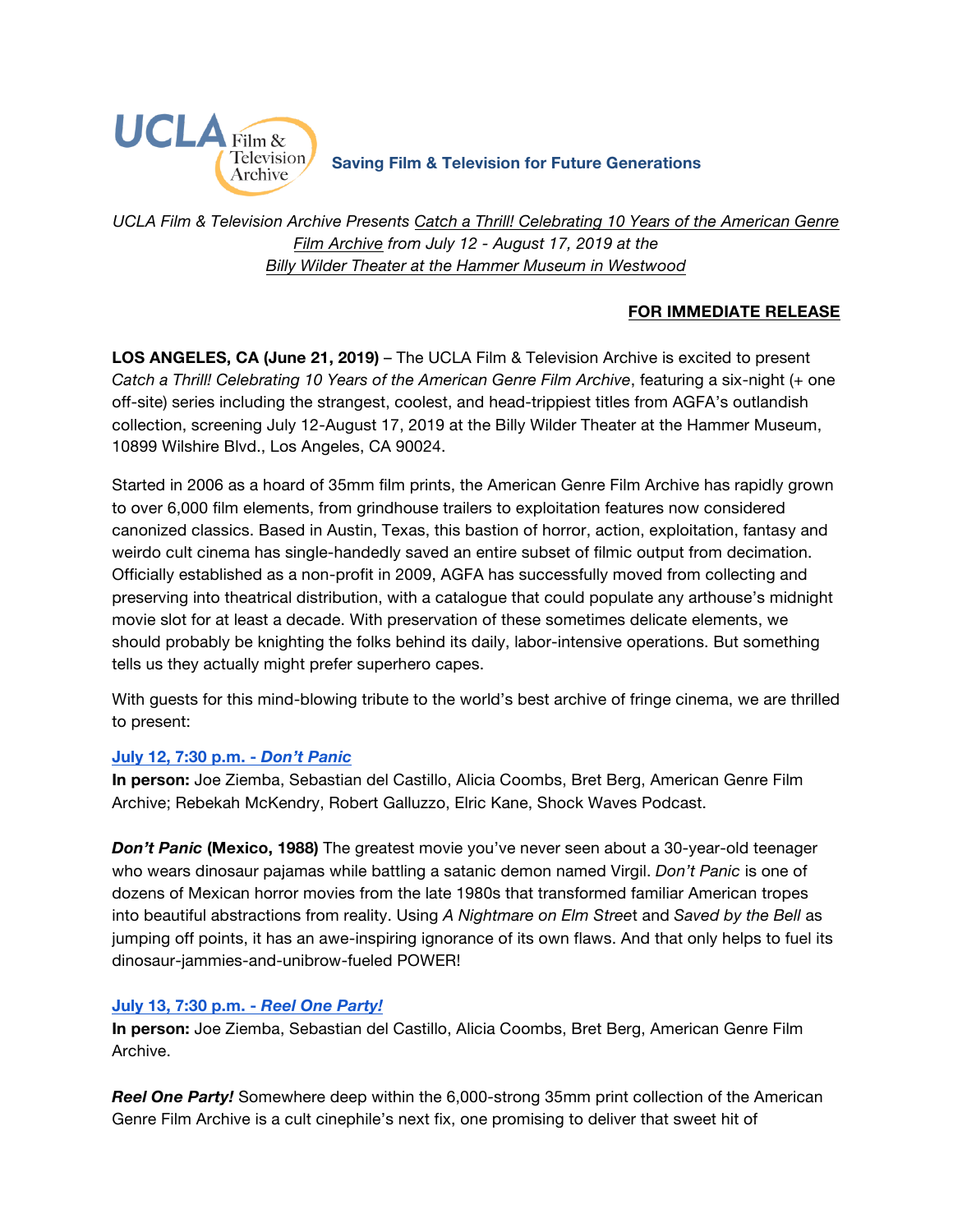outlandish, pleasurable discovery. Many of the country's leading exploitation experts sometimes have no idea what they're looking at. Come on a very special journey of spontaneous discovery as Joe, Bret, Seb and Alicia present the first reel of four wildly different, completely random flicks from the annals of exploitation ambiguity. Within each rare print lies myriad mysteries, just waiting to be unleashed on an unassuming audience!

## **July 21, 7:00 p.m. -** *[I Was a Teenage Serial Killer / Mary Jane's Not a Virgin Anymore / Limbo](https://www.cinema.ucla.edu/events/2019/07/21/teenage-serial-killer-mary-jane-limbo)*

*I Was a Teenage Serial Killer* **(1993)** Inspired by underground cinema, record labels and 'zine culture, Sarah Jacobson was a one-woman '90s DIY powerhouse. Like *Slacker* meets Valerie Solanas, the film depicts a 19-year-old woman who responds to catcalls, condescension and bad sex the only way she knows how —with murder. Taking on every major function from production through distribution, Jacobson's f\*ck-you, can-do attitude shone through her on-screen work and beyond. *I Was a Teenage Serial Killer* was produced with the encouragement of filmmaker George Kuchar (*Hold Me While I'm Naked*, 1966), who was Jacobson's instructor at San Francisco Institute of the Arts.—Alicia Coombs

*Mary Jane's Not a Virgin Anymore* **(1998)** Sarah Jacobson's only feature film is a vibrant and vital antidote to every phony Hollywood teen picture. It brings lo-fi realness to the coming-of-age genre, and it mostly takes place in a repertory movie theater! First job, first time, crushes, friendships, fitting in and figuring it out—all are handled with utter honesty.—Alicia Coombs

*Limbo* **(1999)** After starring in 100 movies over the past two decades, Tina Krause has established herself as an unstoppable warrior from the DIY fringes. *Limbo* is the first—and to this day, only movie written and directed by Krause. And it's truly invigorating. *Limbo* presents three days in the life of a woman named Elizabeth, as she deals with identity issues, sexist mouth-breathers, supernatural manifestations… and a possible trip to hell. Combining video collage experiments with dreamy horror mood, this is what might happen if David Lynch and Nine Inch Nails collaborated on a shot-on-video horror movie. Previously only available via VHS, AGFA and Bleeding Skull! are honored to present a brand new transfer of *Limbo* from the original S-VHS master tapes.—Joseph A. Ziemba

## **July 26, 7:30 p.m. -** *[Lady Terminator / Sister Street Fighter](https://www.cinema.ucla.edu/events/2019/07/26/lady-terminator-sister-street-fighter)*

*Lady Terminator* **(Indonesia, 1999)** Indonesia is a beautiful place. Because only Indonesia is capable of transforming a combination of anti-logic, haste and ambition into the miracle beyond miracles known as *Lady Terminator*. When a man steals a ghost snake from a sex-witch, she promises revenge on his great-great-granddaughter. 100 years later, a lady anthropologist is attacked by the same ghost snake and becomes a cyber-robotic master of death. Her purpose? SEX! MUTILATION! LAZER EYEZ! All in the interest of making life unbearable for a pop star who also happens to be a certain great-great granddaughter.—Joseph A. Ziemba

*Sister Street Fighter* **(Japan, 1974)** After the massive success of *The Street Fighter*, Japanese studio Toei built a new karate series around a female lead, casting a young actress who had appeared in a cameo alongside her mentor Sonny Chiba in the origin film. Still a teenager at the time, Etsuko Shihomi exploded on screen and created a new character type: a tough fighter who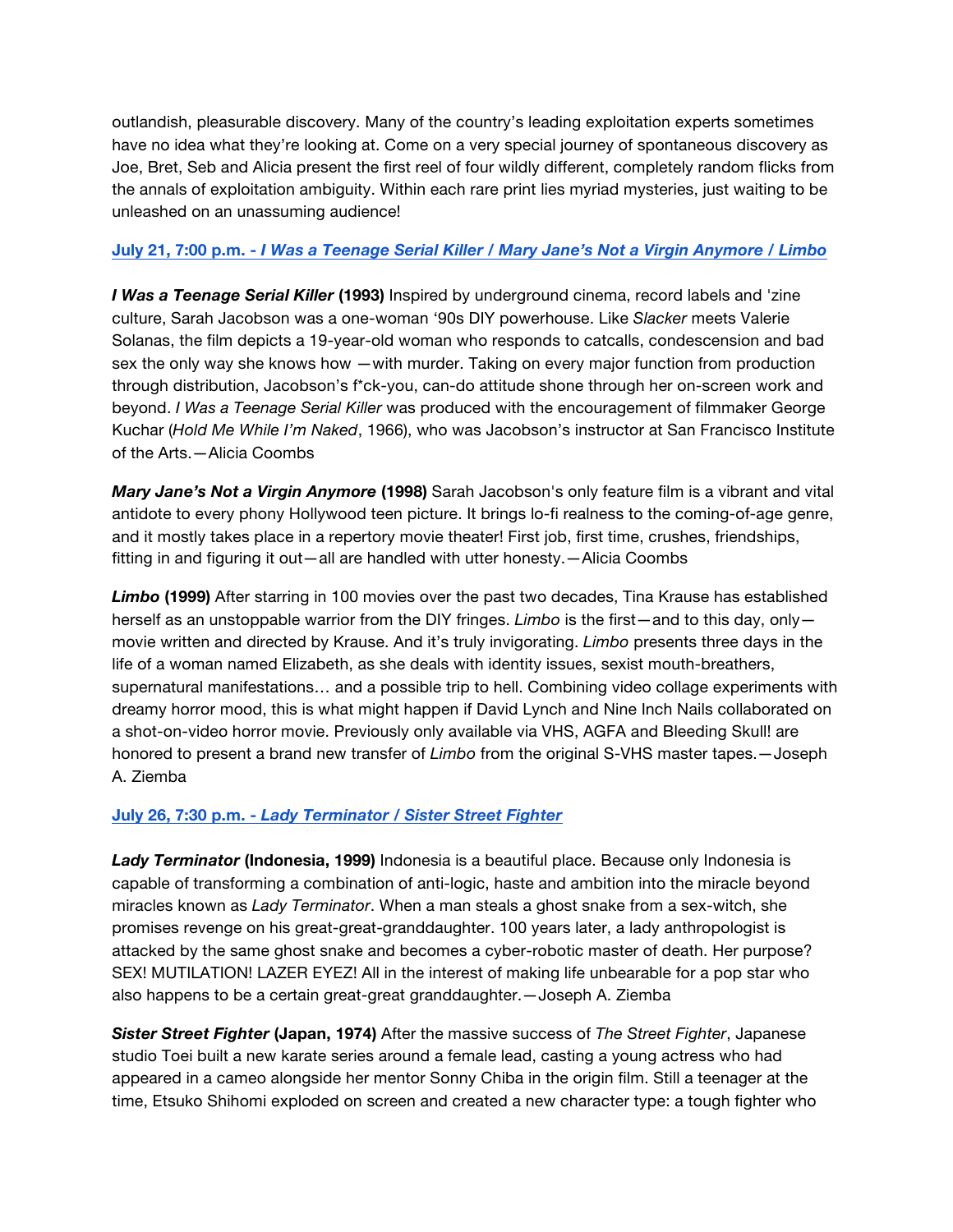was fierce, fearless, good-hearted and decidedly non-sexualised—a departure from Toei's typical formula. Shihomi is the half-Chinese, half-Japanese Li Koryu, who travels to Yokohama to investigate the disappearance of her undercover cop brother. Li discovers a smuggling ring run by a drug lord with his own personal army of deadly fighters. —Arrow Video

# **August 8, 7:30 p.m. -** *[Grand Dames of the Grindhouse: The Films of Roberta Findlay and Doris](https://www.cinema.ucla.edu/events/2019/08/09/grand-dames-grindhouse) Wishman*

**Note: This event will take place at the Philosophical Research Society, 3910 Los Feliz Blvd., Los Angeles, CA 90027. Tickets will be available at [miskatonicinstitute.com.](https://www.miskatonicinstitute.com/)**

*Grand Dames of the Grindhouse: The Films of Roberta Findlay and Doris Wishman* **-** Lisa Petrucci of Something Weird Video appears at the Miskatonic Institute of Horror Studies with a lively illustrated lecture on the films of exploitation mavericks Roberta Findlay and Doris Wishman, looking at their historical contexts, their comparable trajectory from nudies and roughies to porn and horror, and seeking to reconcile their aversion to feminism with their status as pioneering women filmmakers. Founded in 2010, The Miskatonic Institute of Horror Studies offers classes in horror history, theory and production, with branches in London, New York and Los Angeles, as well as hosting special events worldwide.

### **August 9, 7:30 p.m. -** *[Nude on the Moon / Smut Without Smut: Bizarro Horror Night](https://www.cinema.ucla.edu/events/2019/08/09/nude-on-the-moon-smut-without-smut)*

**In person:** Something Weird Video's Lisa Petrucci.

### *Nude on the Moon* **(1961)** *New Digital Preservation! Los Angeles Premiere!*

This second feature from reigning exploitation auteurist Doris Wishman (1912-2002), according to fellow schlock-maker Frank Henenlotter, "represents everything that's perfect about American pop culture. Stupid to the point of breathtaking, *Nude on the Moon* is also one of the most enjoyable examples the long-extinct nudie-cutie," a tamer sexploitation sub-genre that grew out of the popular American nudist colonies of the 1950s. With the moon played by Southern Florida's weirdo tourist attraction Coral Castle, the end result of Wishman's vision produces, (Henenlotter again), "less a movie than a catalog of pure kitsch delirium."

*Smut Without Smut: Bizarro Horror Night* Beneath the dumpsters of 1970s America, a netherworld of "adults only" horror movies lurked in the gutter. But what if these movies were less about the smut—and more about the horror? *Smut Without Smut: Bizarro Horror Nite* is hardcore horror movies with the hardcore removed. In other words, the parameters of reality will never be the same again. WATCH! Argento-esque gore killings in skid row apartments! SEE! Bigfoot in his most "natural" habitat! OBSERVE! Credits like "Art Direction by DeSade!" Dreamy, hilarious and filled with plastic vampire fangs, *Smut Without Smut: Bizarro Horror Nite* is the most unforgettable party you'll attend this year. That said, we cannot be held responsible for any lasting trauma.—Joseph A. Ziemba

### **August 17, 7:30 p.m. -** *[Suburbia / Rock 'N' Roll High School](https://www.cinema.ucla.edu/events/2019/08/17/suburbia-rock-roll-high-school)*

**In person:** director Penelope Spheeris.